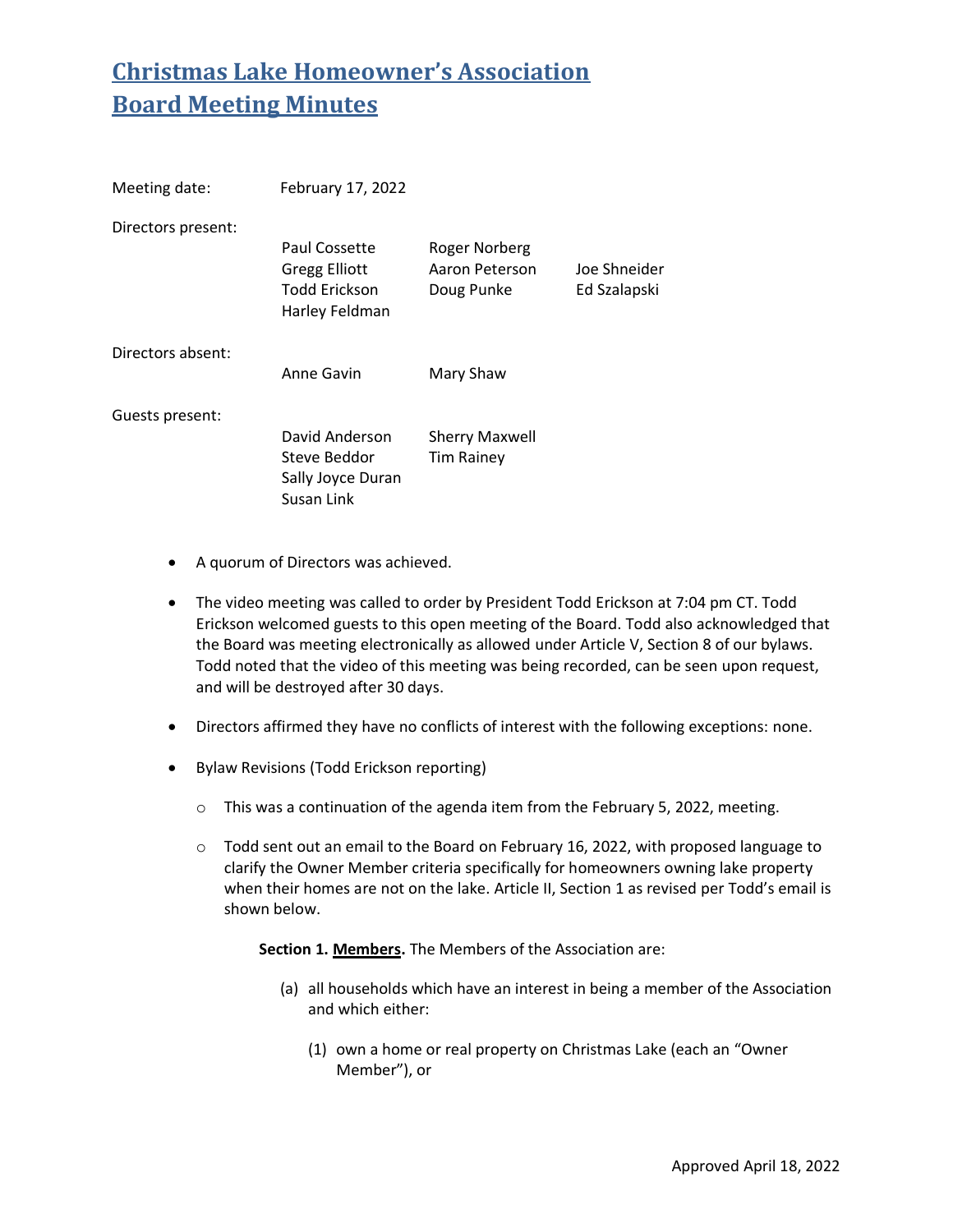- (2) have a legal right to access Christmas Lake by a recorded easement which runs with the title to their owned property (each an "Associate Member"), or
- (b) any other individuals or households which (i) have an interest in or affinity for Christmas Lake or its surrounding community, (ii) generally support the goals and efforts of the Association, (iii) are not a commercial entity, and (iv) are approved for membership by the Board of Directors (each a "Friend of the Lake Member"), and which, in each case, pay annual dues in the amount determined by the Board of Directors from time to time.

A household owns a home or real property on Christmas Lake if one or more individuals in the household hold a fee simple or life estate interest in the real property. The ownership interest may be held directly, or indirectly such as through a trust or corporation which the individual(s) have the ability to control.

"Member," when used in these Bylaws, includes all Owner Members, Associate Members, and Friend of the Lake Members. The public landing is not considered an easement for the purposes of these Bylaws.

- $\circ$  Ed Szalapski moved to adopt the above language in the amendments to the bylaws which will move forward to the CLHA members for approval. Seconded by Harley Feldman. Discussion clarified who can be an Owner Member and their voting rights. **Passed Unanimously**
- Standing Committee reports
	- o Wildlife Management Committee
		- Ed Szalapski reported that the trapper is moving forward on permitting with the City of Shorewood
	- o AIS Committee (Joe Shneider reporting)
		- The arrangement with Waterfront Restoration has not yet been started for 2022, but it typically takes only a few weeks.
	- o Events and Activities Committee (Harley Feldman reporting)
		- Planning has not yet started for the Fun Run or the  $4<sup>th</sup>$  of July events
- 2021 Resident Survey (Todd Erickson reporting)
	- $\circ$  A high participation level was achieved, a summary of findings has been developed and will be sent out.
	- $\circ$  We plan to re-survey every 2-3 years with the next survey targeted for the summer of 2023.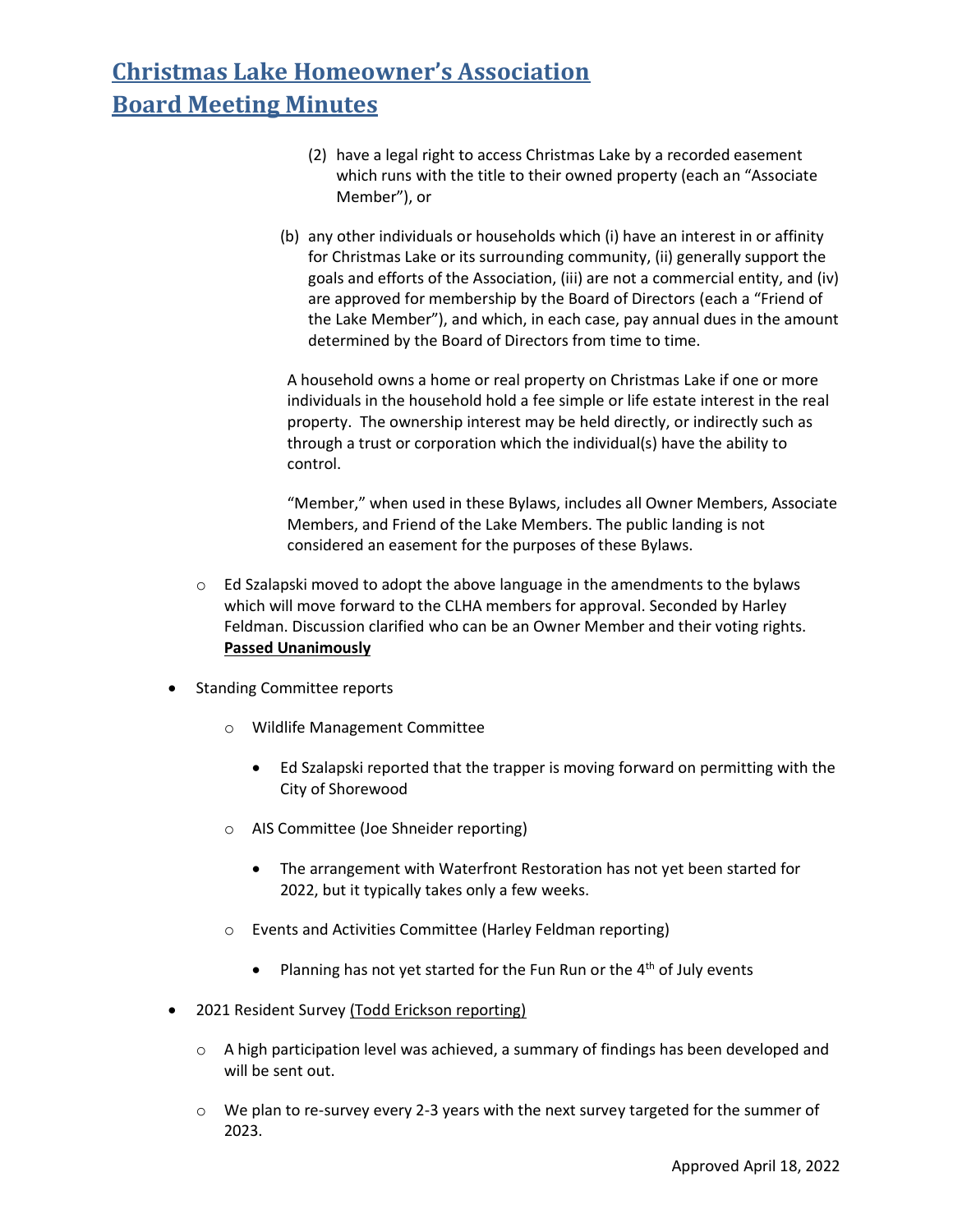- o The top 4 issues are: Boating safety, AIS control, Lake stewardship, Connecting and strengthen the lake community
- $\circ$  Ideas were discussed regarding Boating Safety. Things that we might do include:
	- 1. Making sure homeowners and transient boaters are aware of lake etiquette and common courtesies, and ask the inspectors to push our lake etiquette handout into boaters' hands before launching
	- 2. Communicating the unwritten rules of the lake
	- 3. Offering boat safety courses
	- 4. Offering safe boating videos
	- 5. Republish the 1952 Christmas Lake water safety rules
	- 6. Developing a contest for lake kids to create boat safety videos. Joe Shneider volunteered to reach out to Patrick Gavin about this as he has skills in this area.
- $\circ$  Joe Shneider commented that a new watercraft operator's license bill is likely to become law this session and it will include a mandatory education program. This change will mean that anyone operating a boat will have to be licensed, and over time, it will go a long way towards improving safety on the water.
- o We discussed adding information to our published lake etiquette rules on the recommended distance from shore for wake boarding and surfing based on the U of MN's recently release wake research. And that a map could be provided helping everyone know where it is best to do those sports.
- $\circ$  AIS control was briefly discussed, and Todd Erickson noted that this is an area where much of our budget and volunteer time is focused. At this time there isn't much more that we can do other than to keep the focus on AIS control strong.
- $\circ$  Many people were asking for more information and guidance about how they and we all can be better stewards of the lake in the broadest terms: things we should or shouldn't do at the shoreline, how to protect the quality of the water and diversity of our flora, how to protect the fish habitat, understanding how to protect the loons and at the same time addressing the nuisance species like geese, beavers, etc.
- o Ed Szalapski offered to take the lead on shoreline stewardship. Links to some of this material can be put on our website.
- Harley Feldman offered to get links on our website to information on shoreline education, loons, and raptors.
- Joe Shneider will provide "Shoreline Steward" information to Ed and Harley.
- Regarding connecting and strengthen the lake community, Todd Erickson commented that our lake social events are very popular, but that we can do more. We can have more opportunities for member interaction, and some of this may be via social media focused on the lake. We will be looking for someone from the association to lead this area.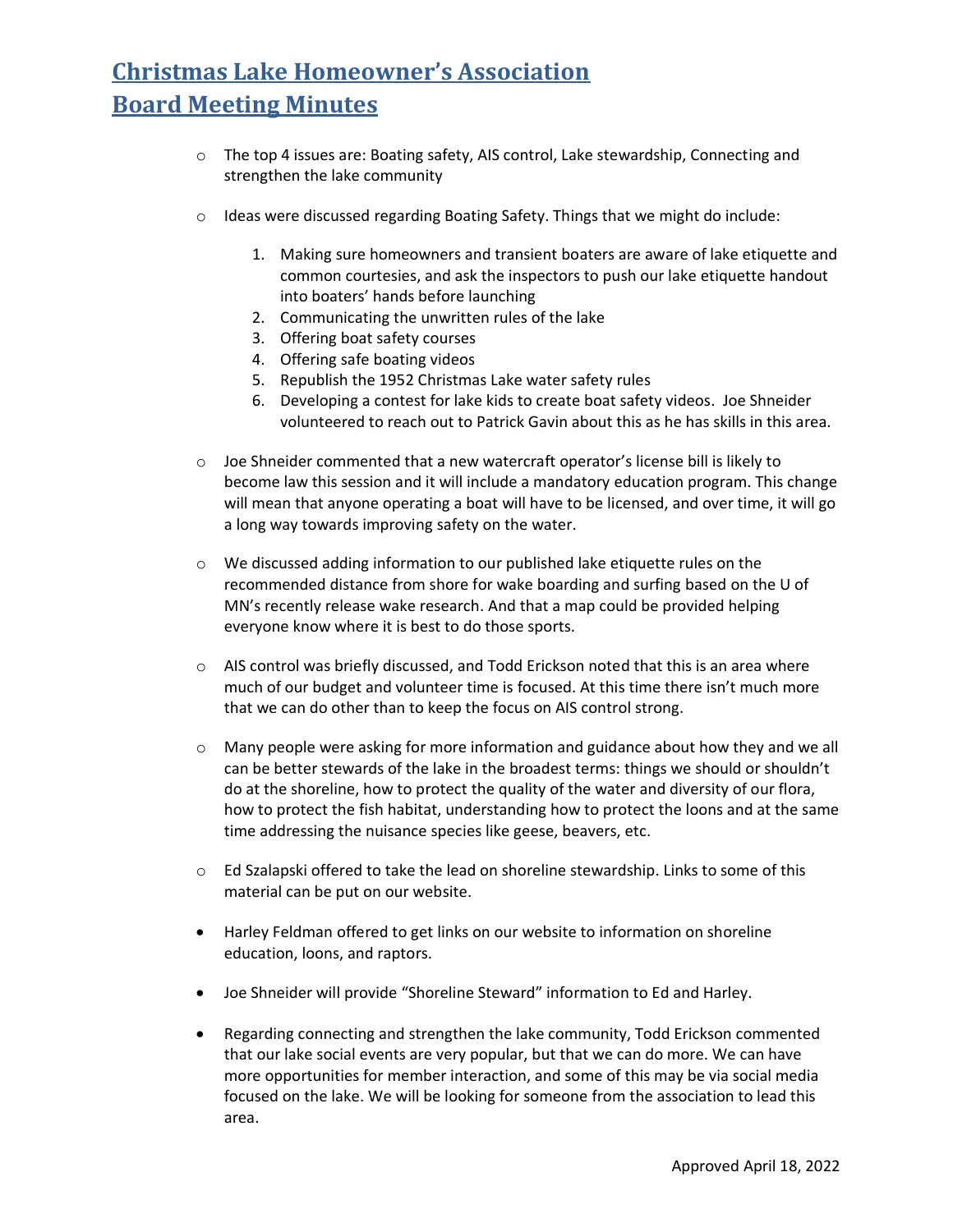- Projects with Neighboring Cities
	- $\circ$  Shorewood public landing
		- An ordinance is being proposed by the city for the public landing whereby available parking at the landing will determine when the next vehicle or vehicle and trailer can enter the landing area.
		- Joe Shneider mentioned that practical logistical concerns were raised by Peter Lehman, one of our homeowners, at a City of Shorewood Planning Commission meeting about not having waiting vehicles cause a congestion problem on Merry Lane
		- Electronic signage with parking lot availability is being considered by the City for the frontage road. Joe Shneider mentioned that as an association we could help by putting up more cameras may to make the parking lot availability visible before a boater enters Merry Lane.
		- The ordinance passed the Planning Commission unanimously and will be moving forward to consideration by the City Council.
		- Ed Szalapski made a motion to spend up to \$2,000 for 2 cameras at the landing to feed the city website, and secondly, if so desired by the City to have the CLHA provide a letter of support for these public landing improvements to reduce congestion at the boat landing and improve water safety. Harley Feldman seconded the motion. **Passed Unanimously**
		- Dave Anderson offered to pay for any excess amounts for the cameras as he sees this as security improvement for the parking lot.
		- Todd Erickson commented that the City is working to fill in the depression in the launch area. Their request with the DNR is expected to be approved soon for Spring repairs.
	- o Chanhassen Curry Creek Farms
		- No update was provided
- **Other business** 
	- $\circ$  U of MN St. Anthony Falls Lab Wake study Todd Erickson noted that Phase 1 of the research study results have been released, and that Phase 2 is on the drawing board. Joe Shneider noted that Phase 2, which will hopefully begin this summer, will address in particular the impact of propellor wash on the bottom of the lake.
	- $\circ$  Public landing security Todd Erickson wanted to make sure the board is aware of some security issues that have happened at the boat landing. Roger Norberg reported that his neighbor Tom Pettitt's house was vandalized. The lack of lighting and lack of patrolling